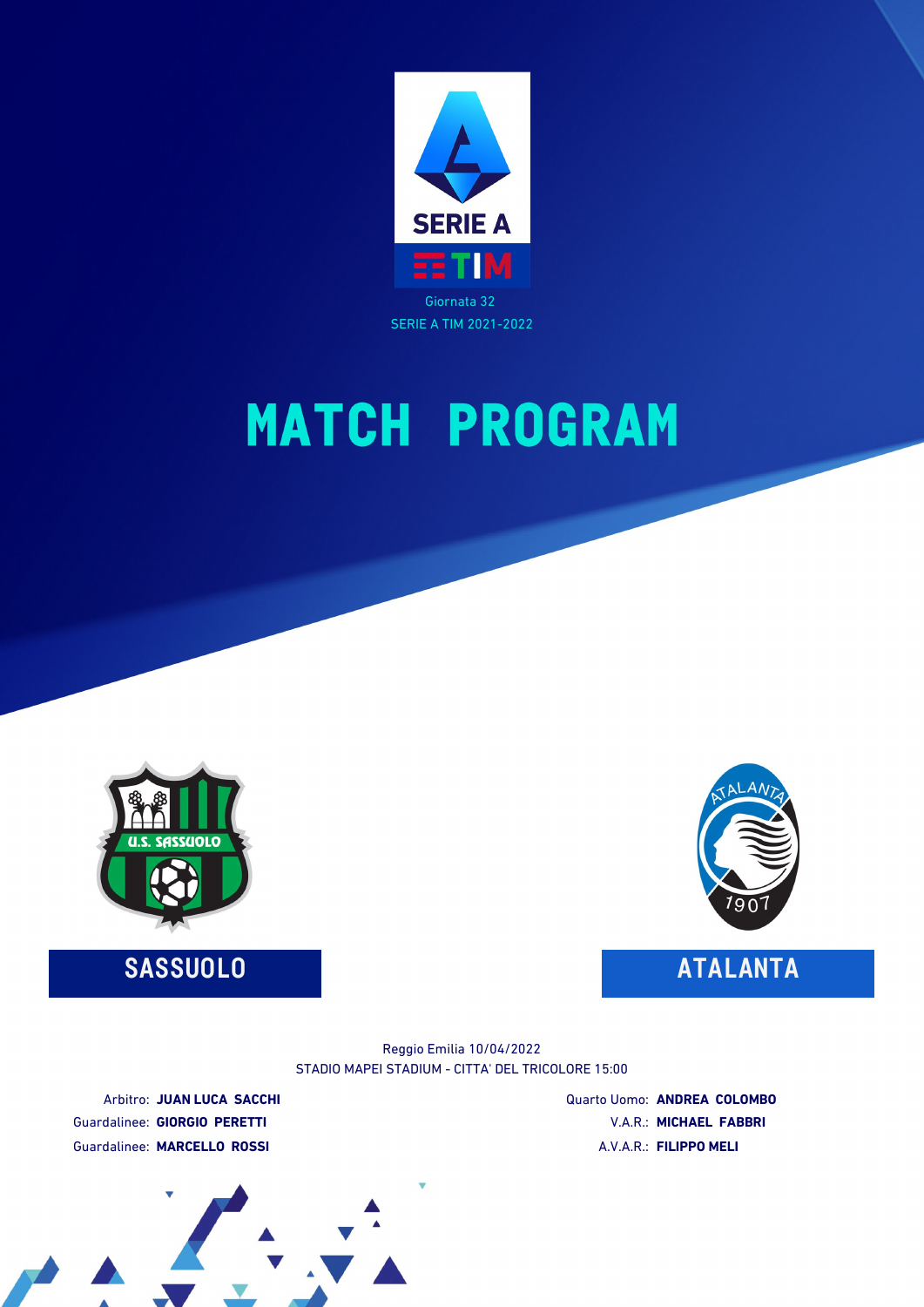



Reggio Emilia 10/04/2022 STADIO MAPEI STADIUM - CITTA' DEL TRICOLORE - 15:00

| <b>MI</b><br>U.S. SASSUOLO<br>R<br>-34.4% | SASSUOLO <sup>'</sup> | $\mathbf{u}$<br>v J | <b>ANTA</b> | ৫লে<br>M<br>ĨШ<br>€<br>u |
|-------------------------------------------|-----------------------|---------------------|-------------|--------------------------|
| - 2                                       |                       |                     |             | 1901                     |

### **RISULTATI STAGIONALI**

| <b>TOTALI</b>         | <b>PTG</b> | G  | v  | N  | P              | GF | GS | DIFF.RETI         |
|-----------------------|------------|----|----|----|----------------|----|----|-------------------|
| <b>SASSUOLO</b>       | 43         | 31 | 11 | 10 | 10             | 56 | 51 | $+5$              |
| <b>ATALANTA</b>       | 51         | 30 | 14 | 9  | 7              | 52 | 34 | $+18$             |
| <b>CASA/TRASFERTA</b> | <b>PTG</b> | G  | v  | N  | P              | GF | GS | <b>MEDIA GOAL</b> |
| <b>SASSUOLO</b>       | 20         | 15 | 5  | 5  | 5              | 23 | 23 | 1.5               |
| <b>ATALANTA</b>       | 33         | 15 | 10 | 3  | $\overline{2}$ | 27 | 13 | 1.8               |

### **ULTIMI PRECEDENTI**

| 2021-22 5^ G  | <b>ATALANTA</b>                                                                                       | <b>SASSUOLO</b>                                                                  |         |
|---------------|-------------------------------------------------------------------------------------------------------|----------------------------------------------------------------------------------|---------|
| 21/09/2021    | 3'(1°T) R. GOSENS, 37'(1°T) D. ZAPPACOSTA                                                             | 44'(1°T) D. BERARDI                                                              | $2 - 1$ |
| 2020-21 34^ G | <b>SASSUOLO</b>                                                                                       | <b>ATALANTA</b>                                                                  |         |
| 02/05/2021    | $7(2°T)$ D. BERARDI                                                                                   | $32'(1°T)$ R. GOSENS                                                             | $1 - 1$ |
| 2020-21 15^ G | <b>ATALANTA</b>                                                                                       | <b>SASSUOLO</b>                                                                  |         |
| 03/01/2021    | 11'(1°T) D. ZAPATA, 45'(1°T) M. PESSINA, 4'(2°T) D. ZAPATA,<br>12'(2°T) R. GOSENS, 22'(2°T) L. MURIEL | 30'(2°T) V. CHIRICHES                                                            | $5 - 1$ |
| 2019-20 25^ G | <b>ATALANTA</b>                                                                                       | <b>SASSUOLO</b>                                                                  |         |
| 21/06/2020    | 16'(1°T) B. DJIMSITI, 31'(1°T) D. ZAPATA, 37'(1°T)[A] M.<br>BOURABIA, 21'(2°T) D. ZAPATA              | $47(2°T)$ M. BOURABIA                                                            | $4 - 1$ |
| 2019-20 6^ G  | <b>SASSUOLO</b>                                                                                       | <b>ATALANTA</b>                                                                  |         |
| 28/09/2019    | $17(2°T)$ G. DEFREL                                                                                   | 6'(1°T) A. GOMEZ, 13'(1°T) R. GOSENS, 29'(1°T) A. GOMEZ,<br>$35'(1°T)$ D. ZAPATA | $1 - 4$ |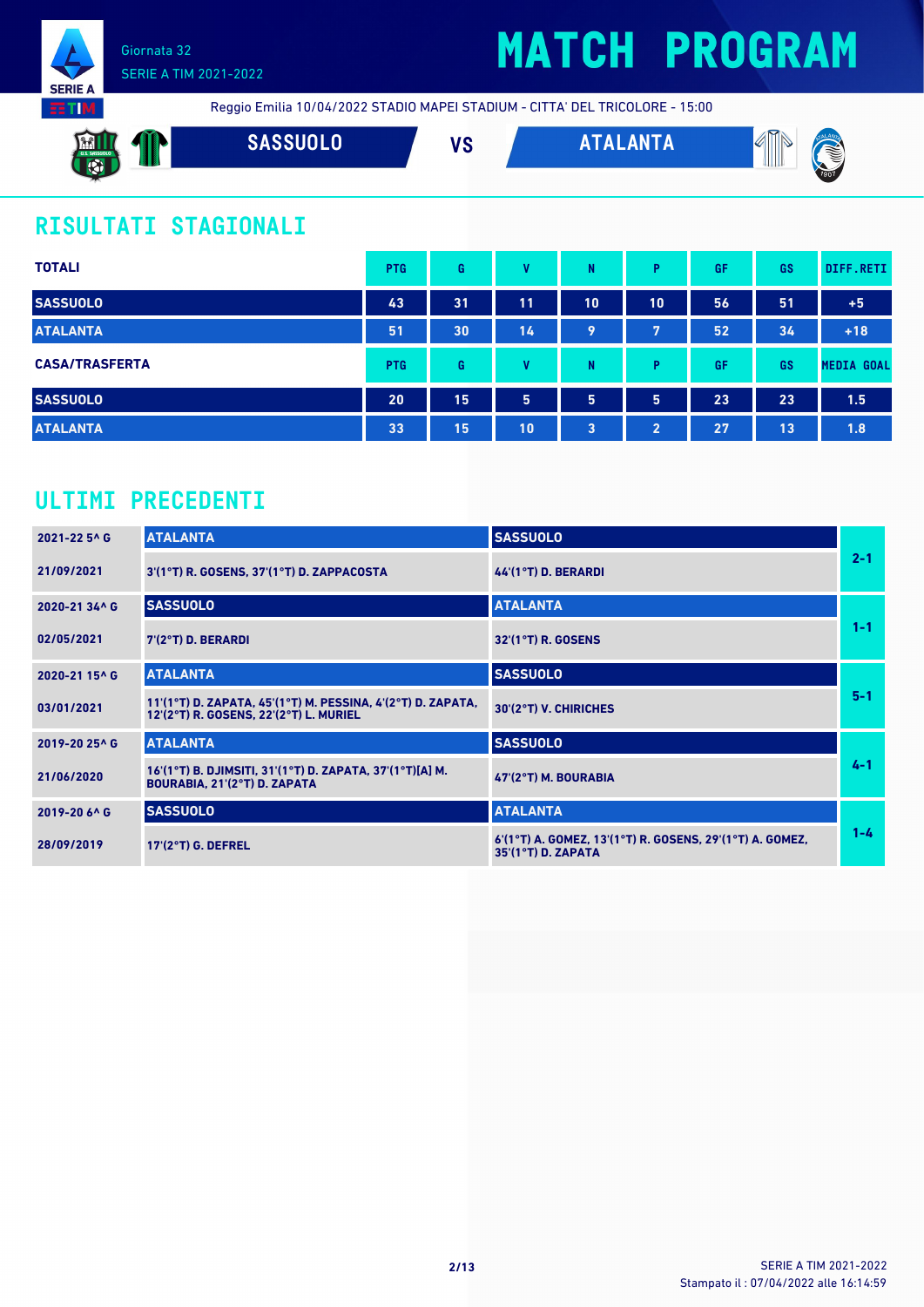

## **MATCH PROGRAM**

Reggio Emilia 10/04/2022 STADIO MAPEI STADIUM - CITTA' DEL TRICOLORE - 15:00

| <b>All Service</b><br>$\mathbf{M}$ ll<br>U.S. SASSUOLO<br><b>SALE</b><br>8. R | <b>SASSUOLO</b> | VC<br>, u | TALANTA | 12.<br><b>AND</b><br>M<br>R,<br>Ш<br><b>XL</b> |
|-------------------------------------------------------------------------------|-----------------|-----------|---------|------------------------------------------------|
| $\mathbf{C}$                                                                  |                 |           |         | 1901                                           |

### **ROSA DELLE SQUADRE**

| <b>SASSUOLO</b>                           | PRES. A                | GOL A          | GOL 2021-22    | PRES. 2021-22  | MIN. 2021-22   |
|-------------------------------------------|------------------------|----------------|----------------|----------------|----------------|
| <b>PORTIERI</b>                           |                        |                |                |                |                |
| 24 GIACOMO SATALINO                       | $\mathbf{0}$           | $\mathbf{0}$   | $\mathbf{0}$   | $\mathbf{0}$   | $\mathbf 0$    |
| <b>47 ANDREA CONSIGLI</b>                 | 433                    | 615            | 48             | 30             | 2891           |
| <b>56 GIANLUCA PEGOLO</b>                 | 111                    | 168            | 3              | $\mathbf{1}$   | 94             |
| <b>71 GIOELE ZACCHI</b>                   | $\pmb{0}$              | $\pmb{0}$      | 0              | $\bf{0}$       | $\bf{0}$       |
| <b>DIFENSORI</b>                          |                        |                |                |                |                |
| 5 KAAN AYHAN                              | 37                     | $\mathbf{1}$   | $\mathbf{1}$   | 18             | 1024           |
| <b>ROGERIO</b><br>$\boldsymbol{6}$        | 108                    | $\overline{2}$ | $\mathbf{0}$   | 19             | 1604           |
| <b>FEDERICO PELUSO</b><br>13              | 273                    | 8              | $\mathbf 0$    | $\mathbf{1}$   | $\overline{7}$ |
| <b>MERT MULDUR</b><br>17 <sup>1</sup>     | 77                     | $\overline{2}$ | $\pmb{0}$      | 25             | 1629           |
| <b>FILIPPO ROMAGNA</b><br>19              | 59                     | 0              | $\mathbf{0}$   | $\bf{0}$       | $\mathbf 0$    |
| <b>VLAD CHIRICHES</b><br>21               | 89                     | 5              | $\mathbf{0}$   | 24             | 2034           |
| 22 JEREMY TOLJAN                          | 74                     | $\mathbf{1}$   | $\mathbf{0}$   | 19             | 1483           |
| <b>31 GIAN MARCO FERRARI</b>              | 185                    | 10             | $\mathbf{1}$   | 30             | 2847           |
| <b>RUAN TRESSOLDI</b><br>44               | $\boldsymbol{6}$       | $\pmb{0}$      | $\bf{0}$       | 6              | 137            |
| <b>YEFERSON PAZ</b><br>70                 | $\mathbf{0}$           | $\pmb{0}$      | $\mathbf{0}$   | $\bf{0}$       | $\pmb{0}$      |
| <b>77 GEORGIOS KYRIAKOPOULOS</b>          | 73                     | $\mathbf{1}$   | 0              | 24             | 1689           |
| <b>EDOARDO PIERAGNOLO</b><br>89           | $\mathbf{0}$           | $\mathbf{0}$   | $\mathbf{0}$   | $\mathbf{0}$   | $\mathbf{0}$   |
| <b>CENTROCAMPISTI</b>                     |                        |                |                |                |                |
| 4 FRANCESCO MAGNANELLI                    | 204                    | 3              | $\mathbf{0}$   | 8              | 180            |
| <b>MAXIME LOPEZ</b><br>8                  | 57                     | 3              | $\mathbf{1}$   | 28             | 2579           |
| <b>10 FILIP DJURICIC</b>                  | 128                    | 14             | $\overline{2}$ | 9              | 657            |
| <b>RICCARDO CIERVO</b><br>11 <sup>1</sup> | 10                     | $\mathbf{0}$   | $\mathbf{0}$   | 10             | 259            |
| <b>PEDRO OBIANG</b><br>14                 | 157                    | 5              | $\mathbf{0}$   | $\mathbf{0}$   | $\mathbf 0$    |
| <b>DAVIDE FRATTESI</b><br>16              | 30                     | 4              | 4              | 30             | 2491           |
| <b>20 ABDOU HARROUI</b>                   | 22                     | 0              | 0              | 22             | 535            |
| 23 HAMED JUNIOR TRAORE                    | 123                    | 16             | 5              | 25             | 1518           |
| <b>26 ASAN MATA</b>                       | $\bf{0}$               | 0              | 0              | $\bf{0}$       | 0              |
| 27 CHRISTIAN AUCELLI                      | $\pmb{0}$              | $\mathbf 0$    | $\mathbf{0}$   | $\mathbf{0}$   | $\bf{0}$       |
| <b>JUSTIN KUMI</b><br>28                  | $\bf{0}$               | 0              | $\mathbf{0}$   | $\mathbf 0$    | $\mathbf 0$    |
| <b>68 SALIM ABUBAKAR</b>                  | $\mathbf{0}$           | $\pmb{0}$      | $\mathbf{0}$   | $\mathbf{0}$   | 0              |
| 97 MATHEUS HENRIQUE                       | 18                     | 0              | 0              | 18             | 751            |
| <b>ATTACCANTI</b>                         |                        |                |                |                |                |
| 7 BRIAN ODDEI                             | $\overline{7}$         | 0              | $\mathbf{0}$   | $\overline{2}$ | 15             |
| 15 EMIL CEIDE                             | 4                      | $\pmb{0}$      | $\mathbf{0}$   | 4              | 30             |
| <b>18 GIACOMO RASPADORI</b>               | 68                     | 17             | 9              | 29             | 2239           |
| 25 DOMENICO BERARDI                       | 265                    | 100            | 14             | 27             | 2461           |
| 29 LUIGI SAMELE                           | $2^{\circ}$            | 0              | 0              | $\mathbf{2}$   | 12             |
| 91 GIANLUCA SCAMACCA                      | 58                     | 21             | 13             | 29             | 1719           |
| 92 GREGOIRE DEFREL                        | 224                    | 48             | $\overline{2}$ | 31             | 1268           |
| <b>STAFF TECNICO</b>                      |                        |                |                |                |                |
| <b>Allenatore</b>                         | <b>ALESSIO DIONISI</b> |                |                |                |                |
|                                           |                        |                |                |                |                |

diffidato de la contradicción de la contradicción de la contradicción de la contradicción de la contradicción de Squalificato de la contradicción de la contradicción de la contradicción de la contradicción de la contradicc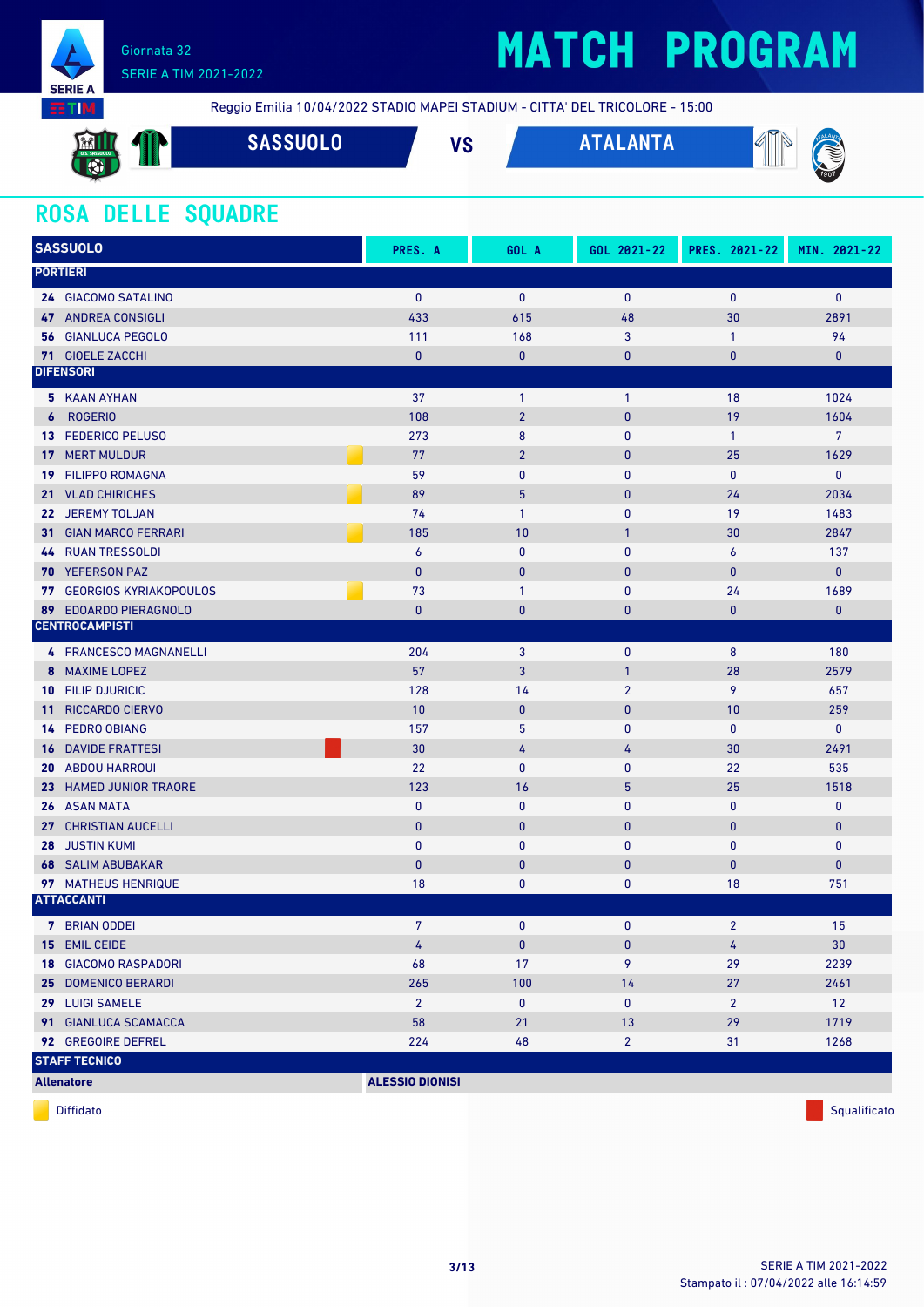

## **MATCH PROGRAM**

Reggio Emilia 10/04/2022 STADIO MAPEI STADIUM - CITTA' DEL TRICOLORE - 15:00

|    |                             | <b>SASSUOLO</b> | <b>VS</b>                   |                  | <b>ATALANTA</b> | ∥              |                  |
|----|-----------------------------|-----------------|-----------------------------|------------------|-----------------|----------------|------------------|
|    | <b>ATALANTA</b>             |                 | PRES. A                     | GOL A            | GOL 2021-22     | PRES. 2021-22  | MIN. 2021-22     |
|    | <b>PORTIERI</b>             |                 |                             |                  |                 |                |                  |
|    | 1 JUAN MUSSO                |                 | 128                         | 172              | 30              | 26             | 2447             |
|    | 31 FRANCESCO ROSSI          |                 | 4                           | 3                | $\mathbf{1}$    | $\mathbf{1}$   | 44               |
| 43 | <b>MATEVZ DAJCAR</b>        |                 | $\mathbf{0}$                | 0                | $\mathbf{0}$    | 0              | $\mathbf 0$      |
| 47 | <b>TOMMASO BERTINI</b>      |                 | $\mathbf{0}$                | $\bf{0}$         | $\mathbf{0}$    | $\bf{0}$       | $\mathbf{0}$     |
|    | 57 MARCO SPORTIELLO         |                 | 183                         | 250              | 3               | 4              | 383              |
|    | <b>DIFENSORI</b>            |                 |                             |                  |                 |                |                  |
|    | 2 RAFAEL TOLOI              |                 | 195                         | 8                | $\mathbf{1}$    | 18             | 1414             |
|    | 3 JOAKIM MAEHLE             |                 | 43                          | $\mathbf{1}$     | $\mathbf{1}$    | 23             | 1436             |
|    | 6 JOSE' PALOMINO            |                 | 148                         | 6                | $\mathbf{1}$    | 26             | 2196             |
| 13 | <b>GIUSEPPE PEZZELLA</b>    |                 | 109                         | $\mathbf{1}$     | $\mathbf{0}$    | 19             | 1009             |
| 19 | <b>BERAT DJIMSITI</b>       |                 | 148                         | 3                | $\mathbf{0}$    | 24             | 1894             |
| 28 | <b>MERIH DEMIRAL</b>        |                 | 55                          | 4                | $\mathbf{1}$    | 20             | 1706             |
| 33 | <b>HANS HATEBOER</b>        |                 | 141                         | 7                | $\mathbf{0}$    | 13             | 947              |
|    | 42 GIORGIO SCALVINI         |                 | 11                          | $\bf{0}$         | $\mathbf{0}$    | 11             | 422              |
|    | <b>46 GIORGIO CITTADINI</b> |                 | $\overline{2}$              | 0                | $\mathbf{0}$    | $\overline{2}$ | $\boldsymbol{6}$ |
|    | <b>77 DAVIDE ZAPPACOSTA</b> |                 | 145                         | 10               | $\mathbf{1}$    | 26             | 1772             |
|    | <b>CENTROCAMPISTI</b>       |                 |                             |                  |                 |                |                  |
|    | <b>7 TEUN KOOPMEINERS</b>   |                 | 24                          | 4                | 4               | 24             | 1820             |
| 11 | <b>REMO FREULER</b>         |                 | 197                         | 18               | $\mathbf{1}$    | 23             | 2040             |
| 15 | <b>MARTEN DE ROON</b>       |                 | 198                         | 11               | $\overline{2}$  | 23             | 2042             |
| 18 | <b>RUSLAN MALINOVSKYI</b>   |                 | 94                          | 22               | $\overline{6}$  | 24             | 1496             |
| 20 | <b>VALENTIN MIHAILA</b>     |                 | 20                          | 3                | $\mathbf{0}$    | 4              | 98               |
|    | 32 MATTEO PESSINA           |                 | 96                          | 10               | $\mathbf{1}$    | 21             | 1208             |
| 44 | <b>ANDREA OLIVERI</b>       |                 | 0                           | 0                | $\mathbf{0}$    | 0              | $\mathbf 0$      |
| 45 | <b>FEDERICO ZUCCON</b>      |                 | $\bf{0}$                    | $\pmb{0}$        | $\mathbf{0}$    | $\bf{0}$       | $\pmb{0}$        |
| 49 | <b>SAMUEL GIOVANE</b>       |                 | $\mathbf{0}$                | 0                | $\mathbf{0}$    | 0              | $\pmb{0}$        |
| 50 | <b>TOMMASO DE NIPOTI</b>    |                 | $\mathbf{1}$                | $\bf{0}$         | $\bf{0}$        | $\mathbf{1}$   | 8                |
|    | <b>52 GUILLAUME RENAULT</b> |                 | $\mathbf{0}$                | $\mathbf{0}$     | $\mathbf{0}$    | $\mathbf{0}$   | $\pmb{0}$        |
|    | <b>59 ALEKSEJ MIRANCHUK</b> |                 | 41                          | $\boldsymbol{6}$ | $\overline{2}$  | 16             | 682              |
|    | 88 MARIO PASALIC            |                 | 146                         | 34               | 9               | 29             | 1649             |
|    | <b>ATTACCANTI</b>           |                 |                             |                  |                 |                |                  |
|    | 9 LUIS MURIEL               |                 | 274                         | 93               | 4               | 20             | 1140             |
|    | 10 JEREMIE BOGA             |                 | 105                         | 18               | $\mathbf{0}$    | 19             | 1123             |
|    | 51 ALASSANE SIDIBE          |                 | $\overline{1}$              | $\mathbf 0$      | $\mathbf 0$     | $\mathbf{1}$   | 8                |
|    | 72 JOSIP ILICIC             |                 | 338                         | 96               | 3               | 19             | 889              |
|    | 91 DUVAN ZAPATA             |                 | 250                         | 105              | 9               | 17             | 1268             |
|    | 99 MOUSTAPHA CISSE'         |                 | $\overline{2}$              | $\mathbf{1}$     | $\mathbf{1}$    | $\overline{2}$ | 47               |
|    | <b>STAFF TECNICO</b>        |                 |                             |                  |                 |                |                  |
|    | <b>Allenatore</b>           |                 | <b>GIAN PIERO GASPERINI</b> |                  |                 |                |                  |

Squalificato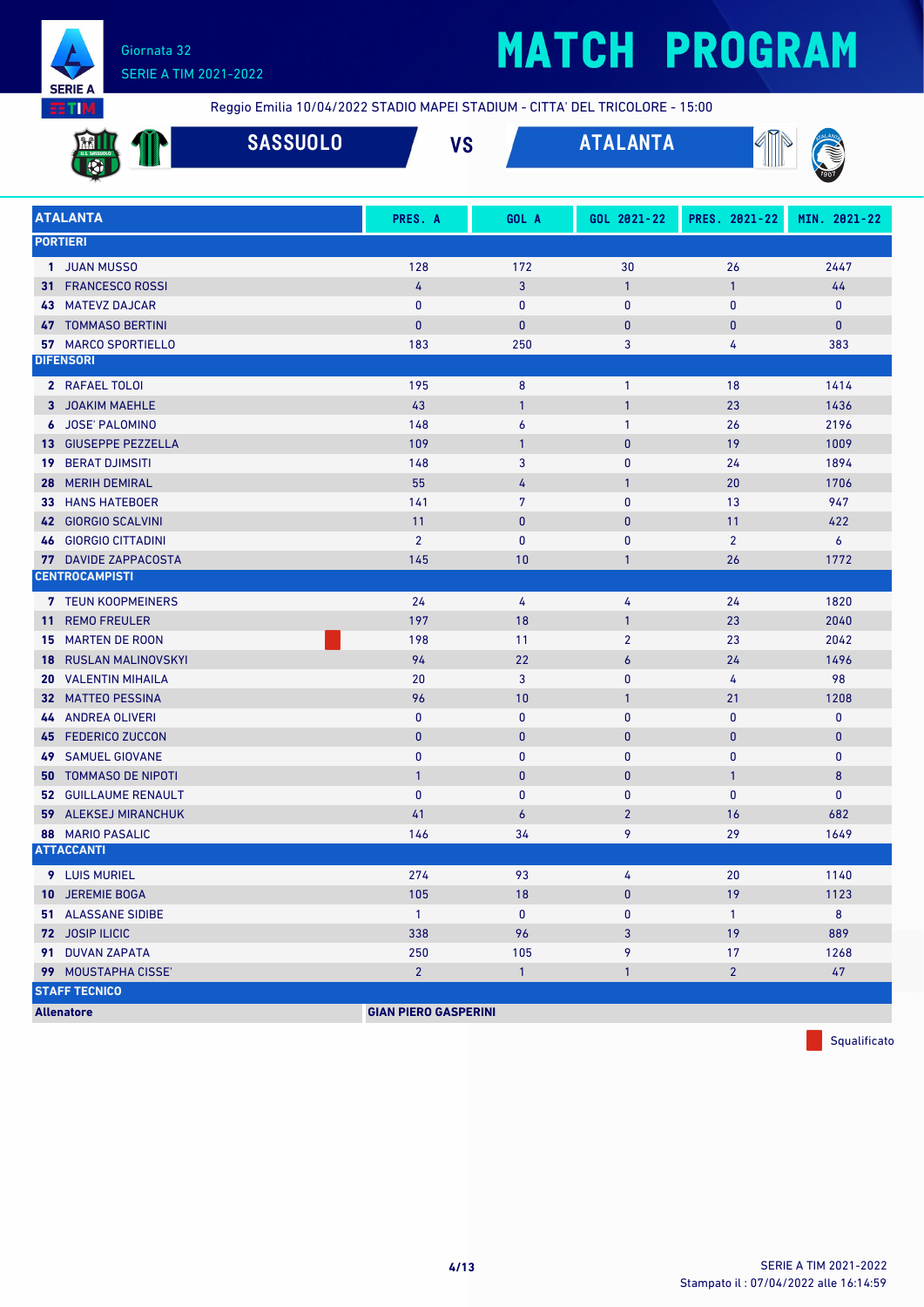

## **MATCH PROGRAM**

Reggio Emilia 10/04/2022 STADIO MAPEI STADIUM - CITTA' DEL TRICOLORE - 15:00

**SASSUOLO VS ATALANTA** 

### **RENDIMENTO RECENTE**

| <b>SASSUOLO</b>     |                                                                                     |                                                                                         |         |
|---------------------|-------------------------------------------------------------------------------------|-----------------------------------------------------------------------------------------|---------|
| <b>31^ GIORNATA</b> | <b>LAZIO</b>                                                                        | <b>SASSUOLO</b>                                                                         | $2 - 1$ |
| 02/04/2022          | 17'(1°T) M. LAZZARI. 6'(2°T) S. MILINKOVIC-SAVIC                                    | <b>49'(2°T) H. TRAORE</b>                                                               |         |
| <b>30^ GIORNATA</b> | <b>SASSUOLO</b>                                                                     | <b>SPEZIA</b>                                                                           |         |
| 18/03/2022          | 17'(1°T) D. BERARDI, 3'(2°T) D. BERARDI, 33'(2°T) K. AYHAN,<br>36'(2°T) G. SCAMACCA | 36'(1°T) D. VERDE                                                                       | $4 - 1$ |
| <b>29^ GIORNATA</b> | <b>SALERNITANA</b>                                                                  | <b>SASSUOLO</b>                                                                         | $2 - 2$ |
| 12/03/2022          | 8'(1°T) F. BONAZZOLI, 36'(2°T) M. DJURIC                                            | 20'(1°T) G. SCAMACCA, 30'(1°T) H. TRAORE                                                |         |
| <b>28^ GIORNATA</b> | <b>VENEZIA</b>                                                                      | <b>SASSUOLO</b>                                                                         |         |
| 06/03/2022          | $34'(1°T)$ T. HENRY                                                                 | 2'(1°T) G. RASPADORI, 17'(1°T) D. BERARDI, 29'(1°T) G.<br>SCAMACCA, 26'(2°T) D. BERARDI | $1 - 4$ |
| <b>27^ GIORNATA</b> | <b>SASSUOLO</b>                                                                     | <b>FIORENTINA</b>                                                                       | $2 - 1$ |
| 26/02/2022          | 19'(1°T) H. TRAORE, 49'(2°T) G. DEFREL                                              | <b>43'(2°T) A. CABRAL</b>                                                               |         |

#### **ATALANTA**

| <b>31^ GIORNATA</b> | <b>ATALANTA</b>                                                                                | <b>NAPOLI</b>                                                | $1 - 3$ |
|---------------------|------------------------------------------------------------------------------------------------|--------------------------------------------------------------|---------|
| 03/04/2022          | 13'(2°T) M. DE ROON                                                                            | 14'(1°T) L. INSIGNE, 37'(1°T) M. POLITANO, 36'(2°T) E. ELMAS |         |
| <b>30^ GIORNATA</b> | <b>BOLOGNA</b>                                                                                 | <b>ATALANTA</b>                                              | $0 - 1$ |
| 20/03/2022          |                                                                                                | 37'(2°T) M. CISSE'                                           |         |
| <b>29^ GIORNATA</b> | <b>ATALANTA</b>                                                                                | <b>GENOA</b>                                                 | $0-0$   |
| 13/03/2022          |                                                                                                |                                                              |         |
| <b>28^ GIORNATA</b> | <b>ROMA</b>                                                                                    | <b>ATALANTA</b>                                              | $1 - 0$ |
| 05/03/2022          | 32'(1°T) T. ABRAHAM                                                                            |                                                              |         |
| <b>27^ GIORNATA</b> | <b>ATALANTA</b>                                                                                | <b>SAMPDORIA</b>                                             |         |
| 28/02/2022          | 6'(1°T) M. PASALIC, 29'(1°T) T. KOOPMEINERS, 16'(2°T) T.<br>KOOPMEINERS, 41'(2°T) A. MIRANCHUK |                                                              | $4 - 0$ |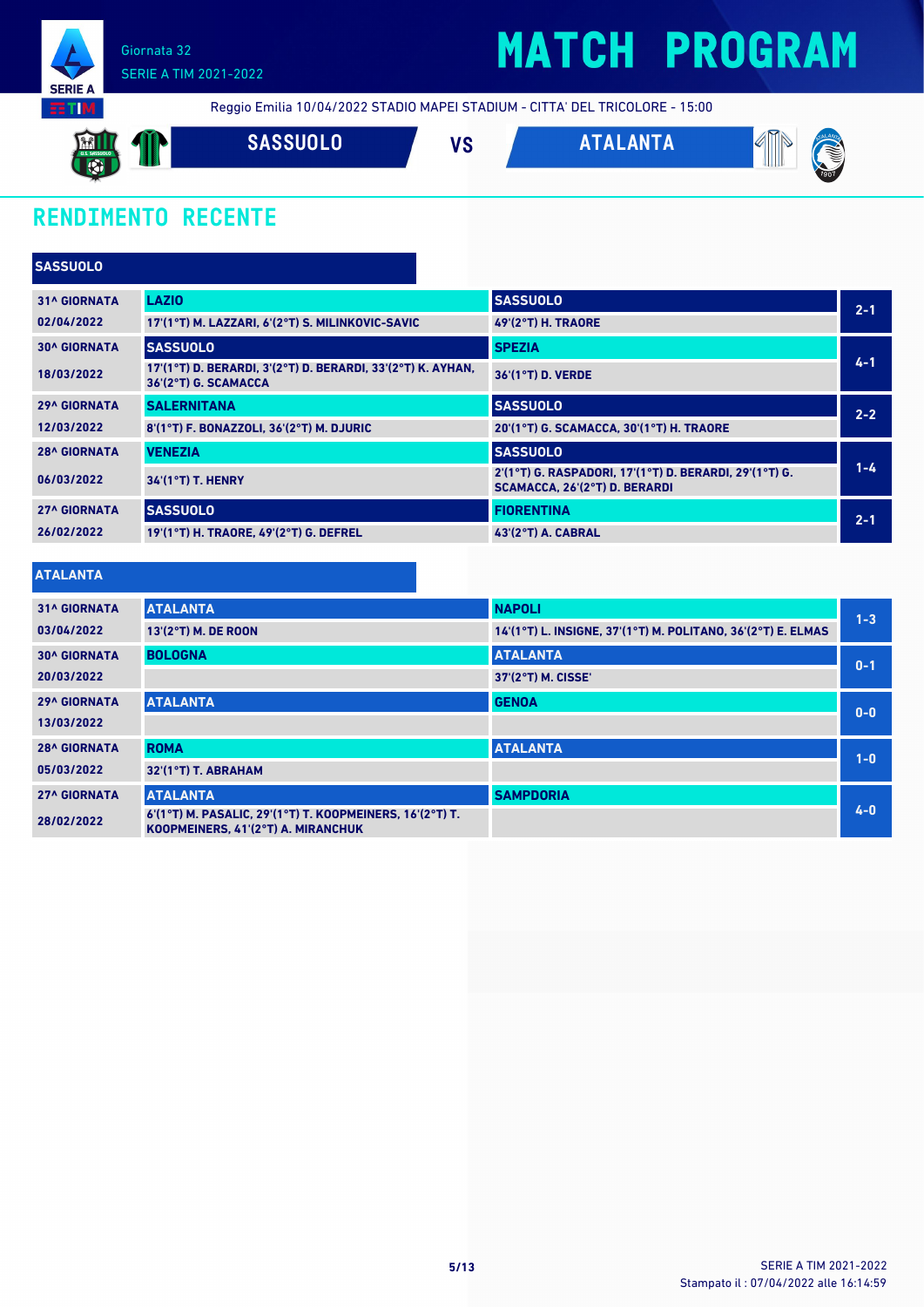

## **MATCH PROGRAM**

Reggio Emilia 10/04/2022 STADIO MAPEI STADIUM - CITTA' DEL TRICOLORE - 15:00

| <b>External</b><br>U.S. SASSUOLO<br>$\sqrt{2}$<br>$\mathbb{R}$ $\mathbb{Z}$ | <b>SASSUOLO</b> | 11 M<br>V J | <b>ANTA</b><br>I I A | ∩ਯ<br>.MV<br>`ŠI<br>W<br>and the contract of the contract of |
|-----------------------------------------------------------------------------|-----------------|-------------|----------------------|--------------------------------------------------------------|
| w<br><b>TANK</b>                                                            |                 |             |                      | 1901                                                         |

| CONFRONTO SQUADRE [Valori medi] | <b>SASSUOLO</b> | <b>ATALANTA</b> |
|---------------------------------|-----------------|-----------------|
| <b>Goal Fatti</b>               | 1.81            | 1.73            |
| <b>Goal Subiti</b>              | 1.65            | 1.13            |
| Tiri totali                     | 15.26           | 14.9            |
| Tiri in porta                   | 5.71            | 4.5             |
| Assist                          | 0.94            | 1.17            |
| Azioni di attacco               | 32.06           | 34.5            |
| Passaggi riusciti               | 425.39          | 419.63          |
| Passaggi riusciti %             | 85%             | 82%             |
| <b>Falli Fatti</b>              | 12.26           | 13.87           |
| <b>Dribbling</b>                | 10.65           | 9.4             |
| <b>Baricentro</b>               | 49.84m          | 53.09m          |
| Passaggi Chiave                 | 10.03           | 10.47           |
| Fuorigioco                      | 1.16            | 1.77            |
| Corner                          | 5.16            | 5.37            |
| <b>Cross Riusciti</b>           | 4.42            | 5.8             |
| Poss. propria meta              | 00'32           | 00'27           |
| Poss, meta avvers               | 00'23           | 00'29           |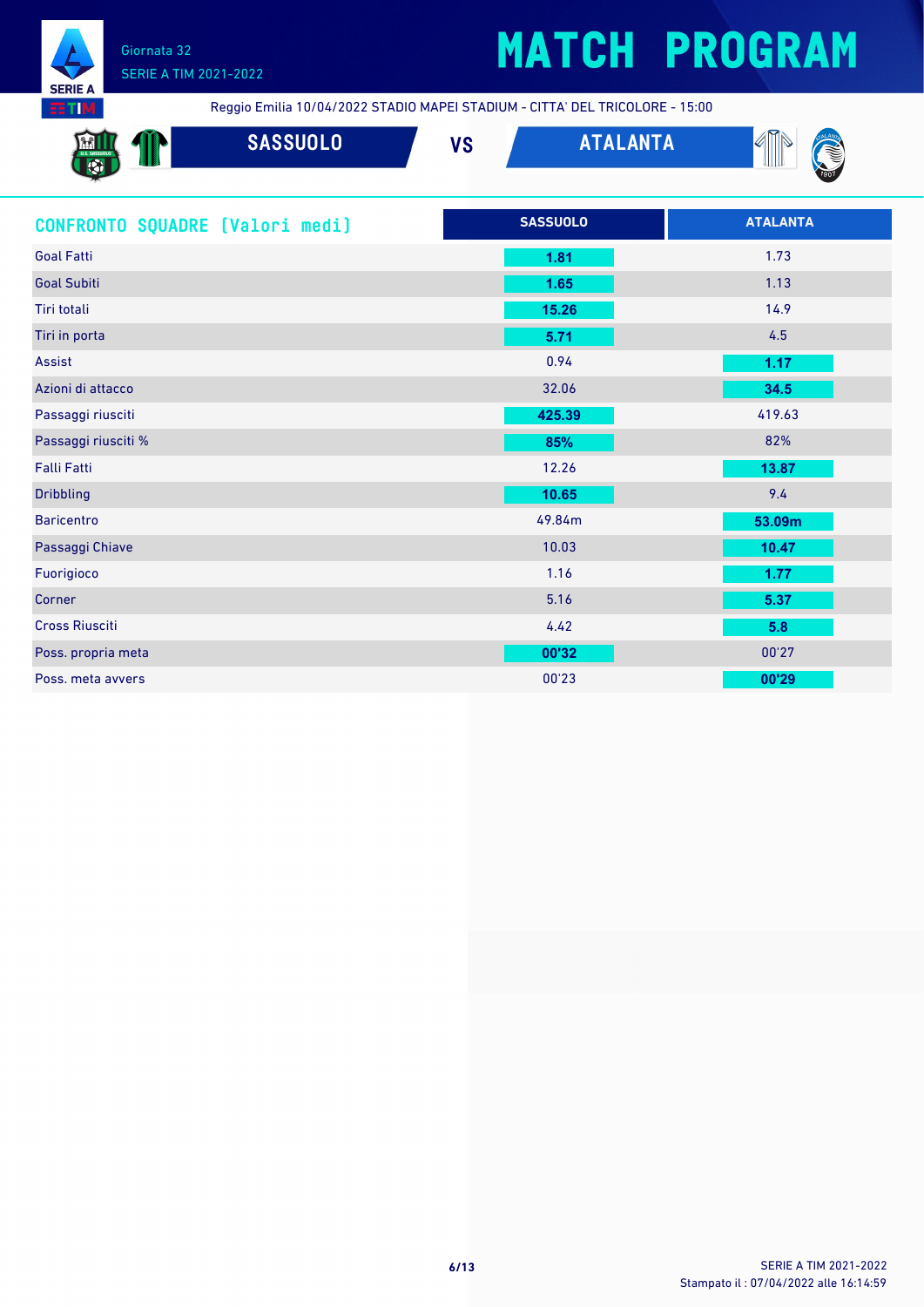

## **MATCH PROGRAM**

Reggio Emilia 10/04/2022 STADIO MAPEI STADIUM - CITTA' DEL TRICOLORE - 15:00

**SASSUOLO VS ATALANTA**



#### **RENDIMENTO ATLETICO \***

| <b>SASSUOLO</b>        | Pres. (Min.) | Media (km) | <b>Media</b><br><b>Sprint (Km)</b> | <b>ATALANTA</b>         | Pres. (Min.) | Media (km) | <b>Media</b><br><b>Sprint (Km)</b> |
|------------------------|--------------|------------|------------------------------------|-------------------------|--------------|------------|------------------------------------|
| 8 M. LOPEZ             | 28 (2579')   | 10.994     | 0.821                              | <b>11 R. FREULER</b>    | 23 (2040')   | 11.306     | 0.874                              |
| 16 D. FRATTESI         | 30 (2491')   | 9.93       | 1.013                              | <b>15 M. DE ROON</b>    | 23 (2042')   | 10.845     | 0.822                              |
| 77 G. KYRIAKOPOULOS    | 24 (1689')   | 9.864      | 1.048                              | 7 T. KOOPMEINERS        | 24 (1820')   | 10.558     | 0.874                              |
| <b>31 G. FERRARI</b>   | 30 (2847')   | 9.83       | 0.494                              | <b>2 R. TOLOI</b>       | 18(1414)     | 10.25      | 0.745                              |
| 10 F. DJURICIC         | 9(657)       | 9.715      | 0.898                              | <b>19 B. DJIMSITI</b>   | 24 (1894')   | 9.885      | 0.743                              |
| 18 G. RASPADORI        | 29 (2239')   | 9.707      | 0.868                              | <b>6 J. PALOMINO</b>    | 26 (2196')   | 9.743      | 0.689                              |
| 6 ROGERIO              | 19 (1604')   | 9.574      | 0.905                              | 33 H. HATEBOER          | 13 (947')    | 9.728      | 1.139                              |
| 22 J. TOLJAN           | 19 (1483')   | 9.528      | 1.02                               | 28 M. DEMIRAL           | 20 (1706')   | 9.632      | 0.683                              |
| 25 D. BERARDI          | 27(2461)     | 9.472      | 0.948                              | <b>77</b> D. ZAPPACOSTA | 26 (1772')   | 9.405      | 1.035                              |
| 17 M. MULDUR           | 25 (1629')   | 9.445      | 0.808                              | 32 M. PESSINA           | 21 (1208')   | 9.203      | 0.736                              |
| 21 V. CHIRICHES        | 24 (2034')   | 9.19       | 0.645                              | 13 G. PEZZELLA          | 19 (1009')   | 9.135      | 0.985                              |
| 23 H. TRAORE           | 25 (1518')   | 8.778      | 0.741                              | 3 J. MAEHLE             | 23(1436)     | 9.06       | 0.912                              |
| 5 K. AYHAN             | 18 (1024')   | 8.55       | 0.49                               | 88 M. PASALIC           | 29 (1649')   | 8.895      | 0.847                              |
| 91 G. SCAMACCA         | 29 (1719')   | 7.793      | 0.572                              | 91 D. ZAPATA            | 17 (1268')   | 8.579      | 0.685                              |
| 97 M. HENRIQUE         | 18(751)      | 7.306      | 0.561                              | 18 R. MALINOVSKYI       | 24 (1496')   | 8.12       | 0.582                              |
| <b>4 F. MAGNANELLI</b> | 8(180)       | 6.606      | 0.414                              | 42 G. SCALVINI          | 11(422)      | 7.62       | 0.525                              |
| 92 G. DEFREL           | 31 (1268')   | 6.502      | 0.535                              | <b>10 J. BOGA</b>       | 7 (411')     | 7.509      | 0.586                              |
| 20 A. HARROUI          | 22(535)      | 5.113      | 0.536                              | 9 L. MURIEL             | 20 (1140')   | 6.996      | 0.566                              |
| 44 R. TRESSOLDI        | 6(137)       | 3.665      | 0.262                              | 59 A. MIRANCHUK         | 16(682)      | 6.611      | 0.519                              |
| <b>15 E. CEIDE</b>     | 4(30)        | 1.284      | 0.093                              | <b>72 J. ILICIC</b>     | 19 (889')    | 6.24       | 0.5                                |
| 7 B. ODDEI             | 2(15)        | 0.771      | 0.097                              | 20 V. MIHAILA           | 4 (98')      | 4.735      | 0.543                              |
| 13 F. PELUSO           | 1(7)         | 0.508      | $\pmb{0}$                          | <b>99 M. CISSE'</b>     | 2(47)        | 3.669      | 0.482                              |
| 29 L. SAMELE           | 2(12')       | 0.505      | 0.072                              | 51 A. SIDIBE            | 1(8')        | 1.195      | 0.046                              |
|                        |              |            |                                    | <b>50 T. DE NIPOTI</b>  | 1(8')        | 1.073      | 0.123                              |
|                        |              |            |                                    | <b>46 G. CITTADINI</b>  | 2(6')        | 0.514      | 0.042                              |

\* Le informazioni riportate sul Rendimento Atletico sono da intendersi riferite al periodo di permanenza nella squadra corrente.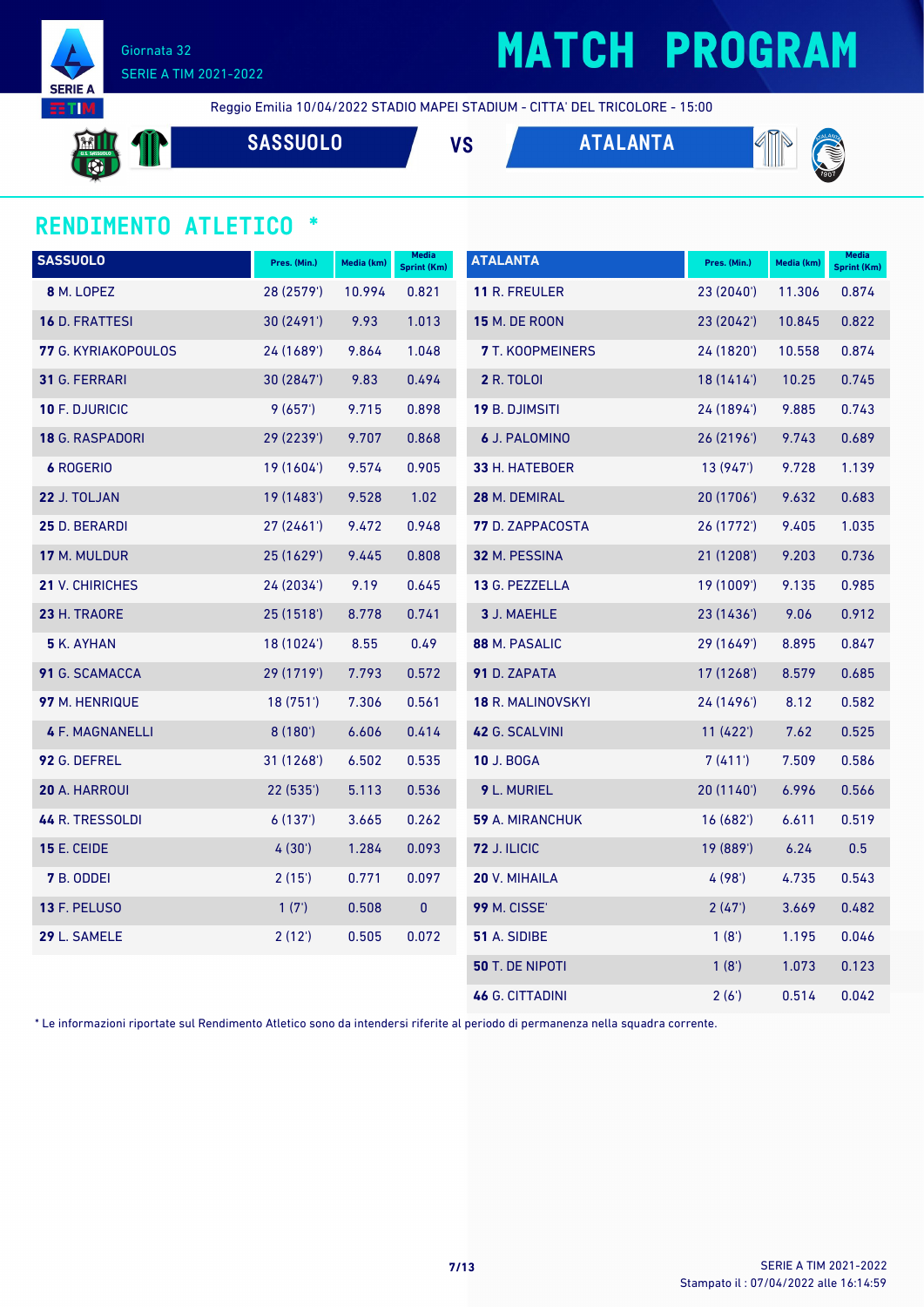### **MATCH PROGRAM**

Giornata 32 SERIE A TIM 2021-2022

**SERIE** 

Reggio Emilia 10/04/2022 STADIO MAPEI STADIUM - CITTA' DEL TRICOLORE - 15:00

**SASSUOLO VS ATALANTA** 

### **GLI INCONTRI DELLA 32 ^ GIORNATA**

| EMPOLI          |           | vs SPEZIA               | 09/04/2022 15:00 |
|-----------------|-----------|-------------------------|------------------|
| <b>INTER</b>    |           | <b>vs</b> HELLAS VERONA | 09/04/2022 18:00 |
| CAGLIARI        |           | vs JUVENTUS             | 09/04/2022 20:45 |
| <b>GENOA</b>    |           | vs LAZIO                | 10/04/2022 12:30 |
| <b>NAPOLI</b>   |           | vs FIORENTINA           | 10/04/2022 15:00 |
| <b>SASSUOLO</b> | VS        | <b>ATALANTA</b>         | 10/04/2022 15:00 |
| <b>VENEZIA</b>  |           | vs UDINESE              | 10/04/2022 15:00 |
| <b>ROMA</b>     |           | <b>vs</b> SALERNITANA   | 10/04/2022 18:00 |
| <b>TORINO</b>   |           | vs MILAN                | 10/04/2022 20:45 |
| <b>BOLOGNA</b>  | <b>VS</b> | <b>SAMPDORIA</b>        | 11/04/2022 20:45 |

### **CLASSIFICA SERIE A TIM**

|                      | PTG | G  | $\mathbf{V}$    | ${\sf N}$       | P                | <b>GF</b> | GS | DIFF.RETI |
|----------------------|-----|----|-----------------|-----------------|------------------|-----------|----|-----------|
| <b>MILAN</b>         | 67  | 31 | 20              | $\overline{7}$  | 4                | 56        | 29 | $+27$     |
| <b>NAPOLI</b>        | 66  | 31 | 20              | 6               | $\overline{5}$   | 56        | 23 | $+33$     |
| <b>INTER</b>         | 63  | 30 | 18              | 9               | 3                | 63        | 24 | $+39$     |
| <b>JUVENTUS</b>      | 59  | 31 | 17              | 8               | $\boldsymbol{6}$ | 47        | 27 | $+20$     |
| <b>ROMA</b>          | 54  | 31 | 16              | $\overline{6}$  | 9                | 51        | 35 | $+16$     |
| LAZIO                | 52  | 31 | 15              | $\overline{7}$  | 9                | 60        | 46 | $+14$     |
| <b>ATALANTA</b>      | 51  | 30 | 14              | 9               | 7                | 52        | 34 | $+18$     |
| <b>FIORENTINA</b>    | 50  | 30 | 15              | $\overline{5}$  | 10               | 49        | 38 | $+11$     |
| <b>HELLAS VERONA</b> | 45  | 31 | 12              | 9               | 10               | 56        | 47 | $+9$      |
| <b>SASSUOLO</b>      | 43  | 31 | 11              | 10              | 10               | 56        | 51 | $+5$      |
| <b>TORINO</b>        | 38  | 30 | 10              | $\bf 8$         | 12               | 35        | 30 | $+5$      |
| <b>BOLOGNA</b>       | 34  | 30 | 9               | 7 <sup>5</sup>  | 14               | 32        | 44 | $-12$     |
| <b>UDINESE</b>       | 33  | 29 | $\overline{7}$  | 12              | 10               | 41        | 47 | $-6$      |
| <b>EMPOLI</b>        | 33  | 31 | 8               | 9               | 14               | 41        | 56 | $-15$     |
| <b>SPEZIA</b>        | 32  | 31 | 9               | $\overline{5}$  | 17               | 32        | 54 | $-22$     |
| <b>SAMPDORIA</b>     | 29  | 31 | $\bf 8$         | $5\phantom{.0}$ | 18               | 39        | 52 | $-13$     |
| <b>CAGLIARI</b>      | 25  | 31 | $\overline{5}$  | 10              | 16               | 29        | 59 | $-30$     |
| <b>VENEZIA</b>       | 22  | 30 | $5\phantom{.0}$ | $\overline{7}$  | 18               | 25        | 55 | $-30$     |
| <b>GENOA</b>         | 22  | 31 | $\overline{2}$  | 16              | 13               | 23        | 48 | $-25$     |
| <b>SALERNITANA</b>   | 16  | 29 | 3               | 7 <sup>5</sup>  | 19               | 22        | 66 | $-44$     |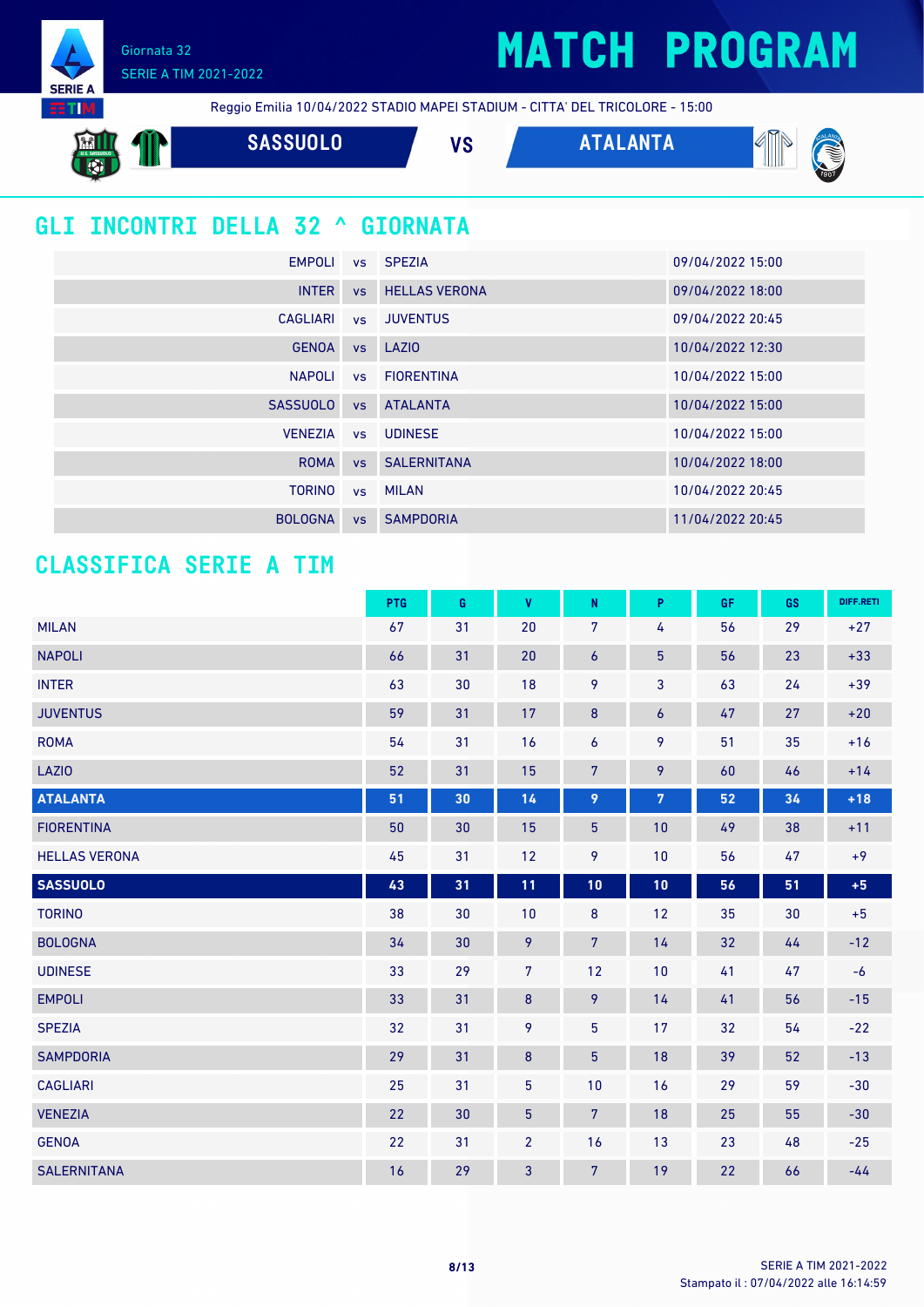

## **MATCH PROGRAM**

Reggio Emilia 10/04/2022 STADIO MAPEI STADIUM - CITTA' DEL TRICOLORE - 15:00

**SASSUOLO VS ATALANTA**



### **CLASSIFICA GIOCATORI**

|           | <b>RANKING MARCATORI</b> |            | <b>Gol(Rigore)</b> |
|-----------|--------------------------|------------|--------------------|
| 1         | C. IMMOBILE              | LAZ        | 21(6)              |
| 1         | D. VLAHOVIC              | <b>JUV</b> | 21(5)              |
| 3         | <b>G. SIMEONE</b>        | <b>VER</b> | 16(0)              |
| 4         | <b>T. ABRAHAM</b>        | <b>ROM</b> | 15(2)              |
| 5         | <b>D. BERARDI</b>        | <b>SAS</b> | 14(6)              |
| 5         | <b>L. MARTINEZ</b>       | <b>INT</b> | 14(3)              |
| <b>AV</b> | <b>G. SCAMACCA</b>       | <b>SAS</b> | 13(1)              |
| 8         | E. DZEKO                 | <b>INT</b> | 12(0)              |
| 9         | V. OSIMHEN               | <b>NAP</b> | 11(0)              |
| 9         | <b>BETO</b>              | UDI        | 11(0)              |

### **CLASSIFICA SQUADRE**

|                 | <b>RANKING SQUADRE</b> | <b>Gol - Media Gol</b> |      |
|-----------------|------------------------|------------------------|------|
| 1               | <b>INTER</b>           | 63                     | 2.1  |
| $\overline{2}$  | <b>LAZIO</b>           | 60                     | 1.94 |
| 3               | <b>HELLAS VERONA</b>   | 56                     | 1.81 |
| 3               | <b>MILAN</b>           | 56                     | 1.81 |
| 3               | <b>NAPOLI</b>          | 56                     | 1.81 |
| 3               | <b>SASSUOLO</b>        | 56                     | 1.81 |
| 7               | <b>ATALANTA</b>        | 52                     | 1.73 |
| 8               | <b>ROMA</b>            | 51                     | 1.65 |
| 9               | <b>FIORENTINA</b>      | 49                     | 1.63 |
| 10              | <b>JUVENTUS</b>        | 47                     | 1.52 |
| 11              | <b>EMPOLI</b>          | 41                     | 1.32 |
| 11              | <b>UDINESE</b>         | 41                     | 1.41 |
|                 | <b>13 SAMPDORIA</b>    | 39                     | 1.26 |
|                 | <b>14 TORINO</b>       | 35                     | 1.17 |
| 15 <sup>1</sup> | <b>BOLOGNA</b>         | 32                     | 1.07 |
|                 | 15 SPEZIA              | 32                     | 1.03 |
|                 | <b>17 CAGLIARI</b>     | 29                     | 0.94 |
|                 | 18 VENEZIA             | 25                     | 0.83 |
| 19              | <b>GENOA</b>           | 23                     | 0.74 |
|                 | <b>20 SALERNITANA</b>  | 22                     | 0.76 |

|                  | <b>RANKING SQUADRE</b> | Tot tiri-In porta-Fuori-Respinti |     |     |     |
|------------------|------------------------|----------------------------------|-----|-----|-----|
| 1                | <b>INTER</b>           | 506                              | 192 | 182 | 132 |
| $\overline{2}$   | <b>MILAN</b>           | 490                              | 152 | 205 | 133 |
| 3                | <b>NAPOLI</b>          | 483                              | 165 | 183 | 135 |
| 3                | <b>ROMA</b>            | 483                              | 155 | 188 | 140 |
| 5                | <b>SASSUOLO</b>        | 473                              | 177 | 167 | 129 |
| $\boldsymbol{6}$ | <b>ATALANTA</b>        | 447                              | 135 | 172 | 140 |
| 7                | <b>JUVENTUS</b>        | 436                              | 147 | 187 | 102 |
| 8                | <b>EMPOLI</b>          | 412                              | 134 | 157 | 121 |
| 9                | <b>FIORENTINA</b>      | 409                              | 152 | 163 | 94  |
| 10               | <b>TORINO</b>          | 383                              | 124 | 164 | 95  |
| 11               | <b>UDINESE</b>         | 378                              | 135 | 139 | 104 |
| 12               | <b>HELLAS VERONA</b>   | 377                              | 131 | 149 | 97  |
| 13               | LAZI <sub>0</sub>      | 345                              | 145 | 127 | 73  |
| 14               | <b>BOLOGNA</b>         | 344                              | 117 | 140 | 87  |
| 15               | <b>SAMPDORIA</b>       | 334                              | 107 | 140 | 87  |
| 16               | <b>CAGLIARI</b>        | 329                              | 97  | 143 | 89  |
| 17               | <b>SPEZIA</b>          | 317                              | 111 | 122 | 84  |
| 18               | <b>GENOA</b>           | 308                              | 90  | 135 | 83  |
| 19               | <b>SALERNITANA</b>     | 303                              | 94  | 121 | 88  |
| 20               | <b>VENEZIA</b>         | 287                              | 94  | 129 | 64  |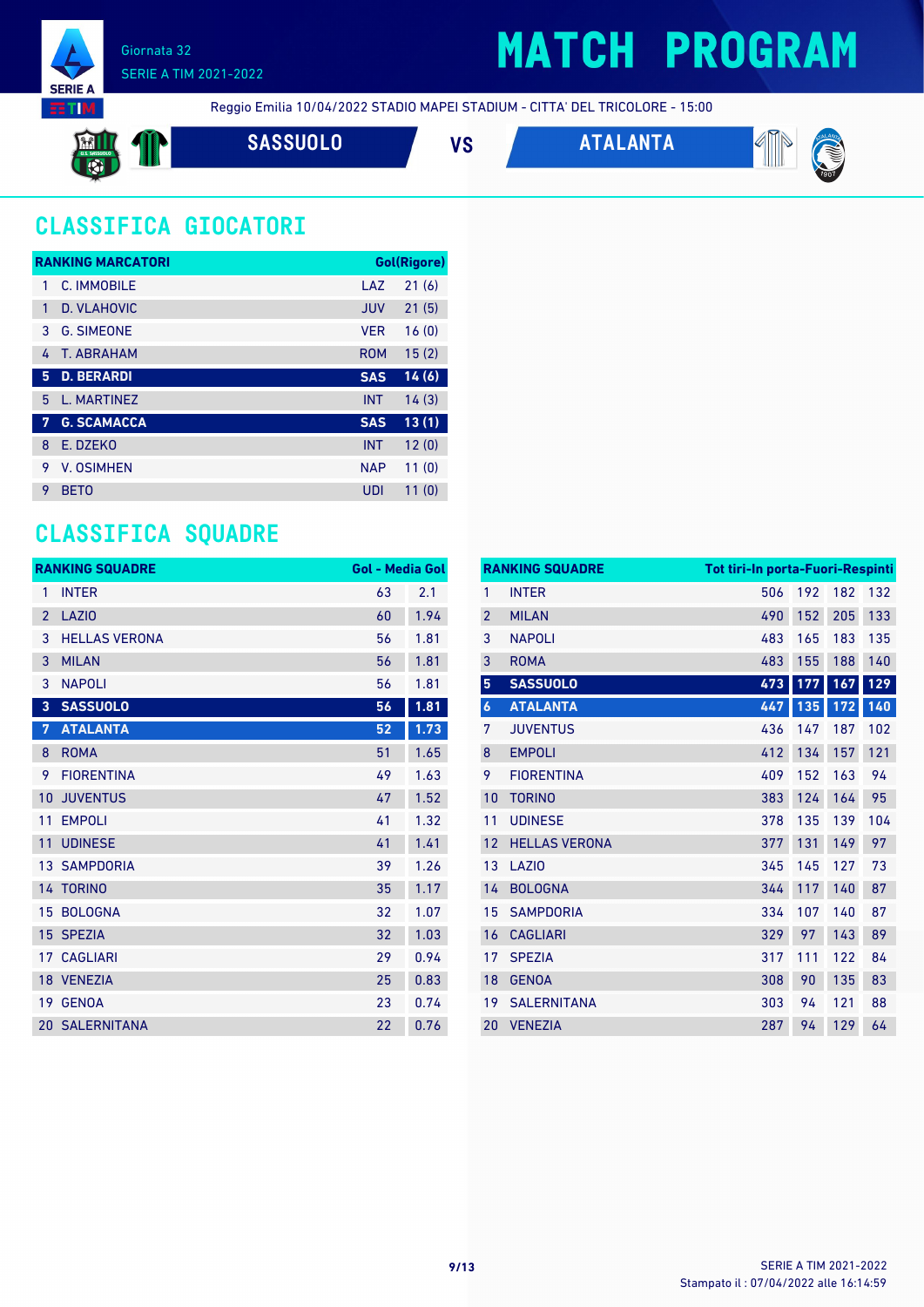

## **MATCH PROGRAM**

**HTM** 

Reggio Emilia 10/04/2022 STADIO MAPEI STADIUM - CITTA' DEL TRICOLORE - 15:00



**SASSUOLO VS ATALANTA**





| <b>RANKING SQUADRE</b> | <b>Assist</b> | <b>Media</b><br>٠ |
|------------------------|---------------|-------------------|
| 1 INTER                | 42            | 1.40              |
| 2 LAZIO                | 41            | 1.32              |
| <b>3 HELLAS VERONA</b> | 36            | 1.16              |
| <b>3 NAPOLI</b>        | 36            | 1.16              |
| <b>5 ATALANTA</b>      | 35            | 1.17              |
| <b>6 JUVENTUS</b>      | 30            | 0.97              |
| <b>7 SASSUOLO</b>      | 29            | 0.94              |
| <b>8 FIORENTINA</b>    | 28            | 0.93              |
| 8 MILAN                | 28            | 0.90              |
| 10 ROMA                | 27            | 0.87              |
| 11 BOLOGNA             | 26            | 0.87              |
| <b>12 SAMPDORIA</b>    | 25            | 0.81              |
| <b>13 UDINESE</b>      | 24            | 0.83              |
| <b>14 TORINO</b>       | 22            | 0.73              |
| <b>15 CAGLIARI</b>     | 20            | 0.65              |
| <b>15 EMPOLI</b>       | 20            | 0.65              |
| <b>17 VENEZIA</b>      | 19            | 0.63              |
| <b>18 SPEZIA</b>       | 18            | 0.58              |
| <b>19 GENOA</b>        | 17            | 0.55              |
| <b>20 SALERNITANA</b>  | 13            | 0.45              |

|                          | <b>RANKING SQUADRE</b>  | Passaggi chiave* |
|--------------------------|-------------------------|------------------|
| 1                        | <b>INTER</b>            | 11.07            |
| $\overline{\phantom{a}}$ | <b>NAPOLI</b>           | 10.77            |
| $\overline{3}$           | <b>ATALANTA</b>         | 10.47            |
| 4                        | <b>MILAN</b>            | 10.45            |
| 5                        | <b>ROMA</b>             | 10.23            |
| $\boldsymbol{6}$         | <b>SASSUOLO</b>         | 10.03            |
| 7                        | <b>JUVENTUS</b>         | 9.48             |
| 8                        | <b>FIORENTINA</b>       | 9.37             |
| 9                        | <b>TORINO</b>           | 9                |
| 10                       | <b>UDINESE</b>          | 8.55             |
| 11                       | <b>EMPOLI</b>           | 8.42             |
| 12                       | <b>BOLOGNA</b>          | 8.1              |
|                          | <b>13 HELLAS VERONA</b> | 7.42             |
|                          | <b>14 SAMPDORIA</b>     | 7.26             |
| 15                       | LAZI <sub>0</sub>       | 7.16             |
|                          | <b>16 CAGLIARI</b>      | 7.13             |
|                          | <b>17 SALERNITANA</b>   | 7.03             |
|                          | 18 SPEZIA               | 6.87             |
| 19                       | <b>GENOA</b>            | 6.23             |
|                          | 20 VENEZIA              | 6.17             |

\* Valori medi per partita.

|                | <b>RANKING SQUADRE</b> | Passaggi riusciti - % * |    |
|----------------|------------------------|-------------------------|----|
| 1              | LAZI <sub>0</sub>      | 501.45                  | 87 |
| $\overline{2}$ | <b>NAPOLI</b>          | 499.9                   | 87 |
| 3              | <b>INTER</b>           | 456.7                   | 86 |
| 4              | <b>SASSUOLO</b>        | 425.39                  | 85 |
| 5              | <b>JUVENTUS</b>        | 424.9                   | 85 |
| 6              | <b>FIORENTINA</b>      | 424.27                  | 85 |
| 7              | <b>ATALANTA</b>        | 419.63                  | 82 |
| 8              | <b>MILAN</b>           | 401.32                  | 84 |
| 9              | <b>ROMA</b>            | 372.74                  | 83 |
| 10             | <b>BOLOGNA</b>         | 354.77                  | 81 |
| 11             | <b>TORINO</b>          | 340.43                  | 78 |
| 12             | <b>HELLAS VERONA</b>   | 324.74                  | 77 |
|                | 13 EMPOLI              | 314.87                  | 79 |
|                | <b>14 SAMPDORIA</b>    | 310.81                  | 77 |
|                | 15 SPEZIA              | 295.68                  | 78 |
|                | <b>16 UDINESE</b>      | 285.48                  | 78 |
|                | 17 VENEZIA             | 284.37                  | 78 |
|                | <b>18 CAGLIARI</b>     | 282.87                  | 76 |
|                | 19 GENOA               | 273.48                  | 74 |
|                | <b>20 SALERNITANA</b>  | 262.28                  | 77 |
|                |                        |                         |    |

Valori medi per partita.

|                | <b>RANKING SQUADRE</b>     | Recuperi* |
|----------------|----------------------------|-----------|
| 1              | <b>HELLAS VERONA</b>       | 62.84     |
| $\overline{2}$ | <b>ATALANTA</b>            | 60.2      |
| 3              | <b>GENOA</b>               | 56.77     |
| 4              | <b>TORINO</b>              | 56.03     |
| 5              | <b>MILAN</b>               | 54.71     |
| 6              | <b>SAMPDORIA</b>           | 54.06     |
| 7              | <b>JUVENTUS</b>            | 53.1      |
| 8              | <b>EMPOLI</b>              | 51.9      |
| 9              | <b>UDINESE</b>             | 51.45     |
| 10             | <b>INTER</b>               | 51.4      |
| 11             | <b>SPEZIA</b>              | 51.23     |
|                | 12 VENEZIA                 | 51.13     |
|                | 13 ROMA                    | 50.81     |
|                | <b>14 CAGLIARI</b>         | 50.71     |
|                | 15 BOLOGNA                 | 50.47     |
|                | <b>16 NAPOLI</b>           | 50.42     |
|                | 17 LAZIO                   | 49.87     |
|                | <b>18 SASSUOLO</b>         | 49.45     |
|                | <b>19 FIORENTINA</b>       | 48.6      |
|                | <b>20 SALERNITANA</b>      | 47.28     |
|                | * Valori medi per partita. |           |

Stampato il : 07/04/2022 alle 16:14:59 **10/13** SERIE A TIM 2021-2022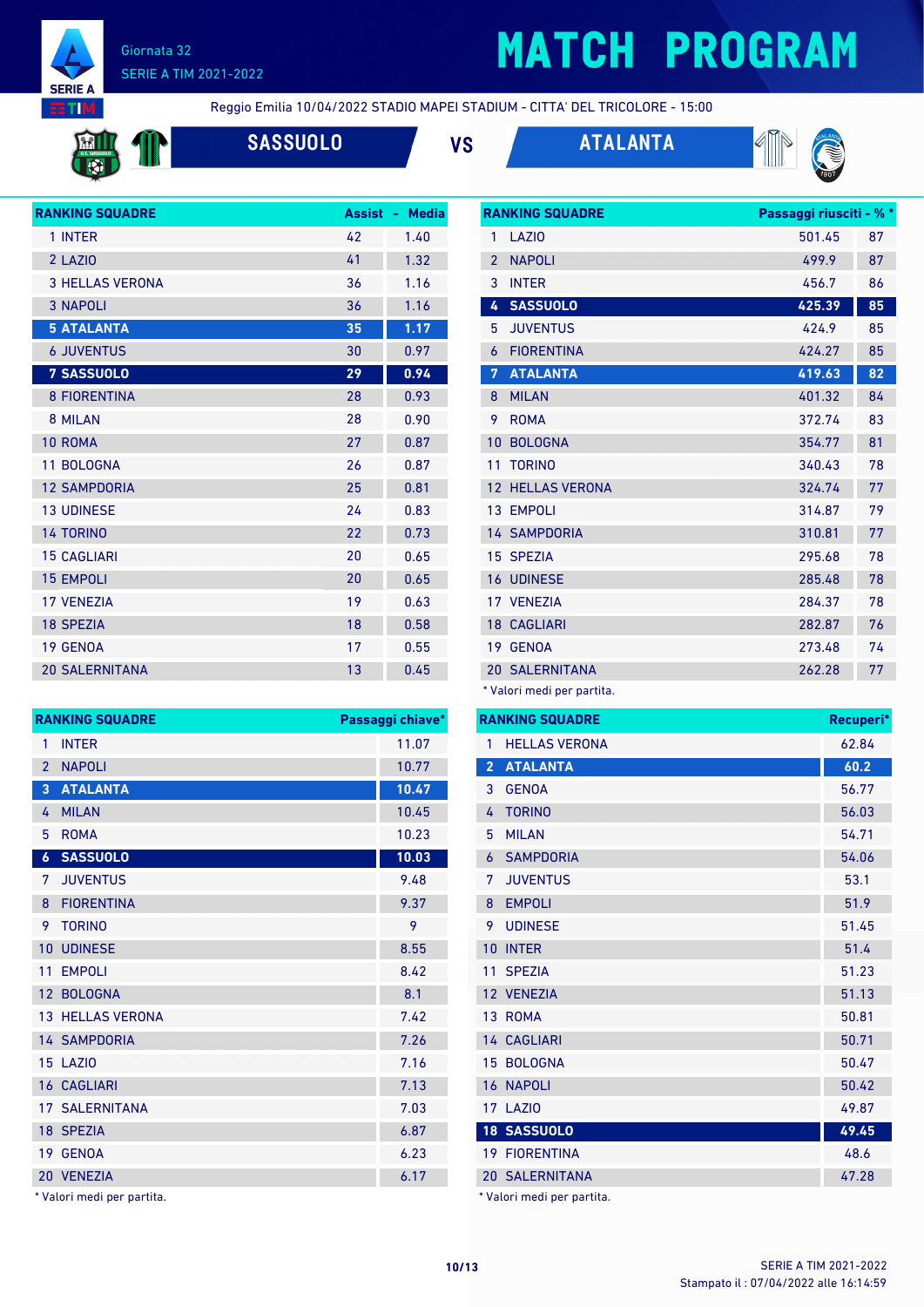

## **MATCH PROGRAM**

**RANKING SQUADRE Media Km** 

**RTIM** 

Reggio Emilia 10/04/2022 STADIO MAPEI STADIUM - CITTA' DEL TRICOLORE - 15:00



**SASSUOLO VS ATALANTA**





|                | <b>RANKING SQUADRE</b>  | <b>Tot. Parate - Media</b> |                |
|----------------|-------------------------|----------------------------|----------------|
| 1              | <b>EMPOLI</b>           | 123                        | 3.97           |
| $\overline{2}$ | <b>VENEZIA</b>          | 120                        | 4              |
| 3              | <b>SALERNITANA</b>      | 114                        | 3.93           |
| 4              | <b>SPEZIA</b>           | 114                        | 3.68           |
| 5              | <b>SAMPDORIA</b>        | 105                        | 3.39           |
| 6              | <b>CAGLIARI</b>         | 103                        | 3.32           |
| 7              | <b>GENOA</b>            | 102                        | 3.29           |
| 8              | <b>BOLOGNA</b>          | 101                        | 3.37           |
| 9              | <b>SASSUOLO</b>         | 86                         | 2.77           |
| 10             | <b>INTER</b>            | 84                         | 2.8            |
| 11             | <b>ROMA</b>             | 84                         | 2.71           |
|                | 12 NAPOLI               | 83                         | 2.68           |
|                | 13 MILAN                | 82                         | 2.65           |
|                | <b>14 HELLAS VERONA</b> | 77                         | 2.48           |
|                | 15 LAZIO                | 71                         | 2.29           |
|                | <b>16 ATALANTA</b>      | 69                         | 2.3            |
|                | <b>16 JUVENTUS</b>      | 69                         | 2.23           |
|                | <b>18 UDINESE</b>       | 68                         | 2.34           |
|                | <b>19 FIORENTINA</b>    | 66                         | 2.2            |
| 20             | <b>TORINO</b>           | 60                         | $\overline{2}$ |
|                |                         |                            |                |

| 1               | <b>LA7IO</b>           | 112.487 |
|-----------------|------------------------|---------|
| $\overline{2}$  | <b>EMPOLI</b>          | 111.708 |
| 3               | <b>INTER</b>           | 111.438 |
| 4               | <b>ATALANTA</b>        | 110.749 |
| 5               | <b>VENEZIA</b>         | 109.774 |
| 6               | <b>HELLAS VERONA</b>   | 109.364 |
| 7               | <b>GENOA</b>           | 108.91  |
| 8               | <b>JUVENTUS</b>        | 108.444 |
| 9               | <b>ROMA</b>            | 107.832 |
| 10              | <b>CAGLIARI</b>        | 107.419 |
| 11              | <b>NAPOLI</b>          | 107.142 |
| 12 <sup>2</sup> | <b>SPEZIA</b>          | 106.955 |
| 13              | <b>MILAN</b>           | 106.385 |
| 14              | <b>FIORENTINA</b>      | 106.285 |
|                 | <b>15 SAI FRNITANA</b> | 106.237 |
| 16              | <b>TORINO</b>          | 106.102 |
| 17 <sup>1</sup> | <b>SAMPDORIA</b>       | 105.929 |
|                 | <b>18 SASSUOLO</b>     | 105.474 |
| 19              | <b>BOLOGNA</b>         | 105.421 |
| 20              | <b>UDINESE</b>         | 104.44  |

|                 | <b>RANKING SQUADRE</b> | Passaggi 3/4 Tot. - Media |        |
|-----------------|------------------------|---------------------------|--------|
| 1               | <b>NAPOLI</b>          | 3631                      | 117.13 |
| $\overline{2}$  | <b>ATALANTA</b>        | 3608                      | 120.27 |
| 3               | <b>INTER</b>           | 3091                      | 103.03 |
| 4               | LAZIO                  | 3061                      | 98.74  |
| 5               | <b>MILAN</b>           | 2976                      | 96     |
| 6               | <b>TORINO</b>          | 2819                      | 93.97  |
| 7               | <b>JUVENTUS</b>        | 2776                      | 89.55  |
| 8               | <b>HELLAS VERONA</b>   | 2757                      | 88.94  |
| 9               | <b>FIORENTINA</b>      | 2671                      | 89.03  |
|                 | 10 SASSUOLO            | 2669                      | 86.1   |
| 11              | <b>EMPOLI</b>          | 2459                      | 79.32  |
| 12 <sup>°</sup> | <b>ROMA</b>            | 2394                      | 77.23  |
| 13              | <b>BOLOGNA</b>         | 2356                      | 78.53  |
|                 | <b>14 SAMPDORIA</b>    | 2043                      | 65.9   |
|                 | 15 SPEZIA              | 1934                      | 62.39  |
|                 | <b>16 UDINESE</b>      | 1931                      | 66.59  |
|                 | <b>17 CAGLIARI</b>     | 1807                      | 58.29  |
|                 | <b>18 SALERNITANA</b>  | 1781                      | 61.41  |
| 19              | <b>GENOA</b>           | 1700                      | 54.84  |
|                 | 20 VENEZIA             | 1590                      | 53     |

| <b>RANKING SQUADRE</b> |                       | <b>Dribbling Tot. - Media</b> |       |
|------------------------|-----------------------|-------------------------------|-------|
| 1                      | <b>MILAN</b>          | 371                           | 11.97 |
| $\overline{2}$         | <b>SASSUOLO</b>       | 330                           | 10.65 |
| 3                      | <b>JUVENTUS</b>       | 304                           | 9.81  |
| 4                      | <b>NAPOLI</b>         | 294                           | 9.48  |
| 5                      | <b>ATALANTA</b>       | 282                           | 9.4   |
| 5                      | <b>UDINESE</b>        | 282                           | 9.72  |
| 7                      | LAZI <sub>0</sub>     | 276                           | 8.9   |
| 8                      | <b>HELLAS VERONA</b>  | 269                           | 8.68  |
| 8                      | <b>ROMA</b>           | 269                           | 8.68  |
| 10                     | <b>GENOA</b>          | 261                           | 8.42  |
| 11                     | <b>BOLOGNA</b>        | 260                           | 8.67  |
| 12                     | <b>EMPOLI</b>         | 252                           | 8.13  |
|                        | 13 SPEZIA             | 249                           | 8.03  |
|                        | 14 VENEZIA            | 242                           | 8.07  |
| 15                     | <b>TORINO</b>         | 234                           | 7.8   |
| 16                     | <b>FIORENTINA</b>     | 226                           | 7.53  |
|                        | <b>17 SALERNITANA</b> | 210                           | 7.24  |
|                        | <b>18 CAGLIARI</b>    | 206                           | 6.65  |
| 19                     | <b>INTER</b>          | 192                           | 6.4   |
|                        | <b>20 SAMPDORIA</b>   | 181                           | 5.84  |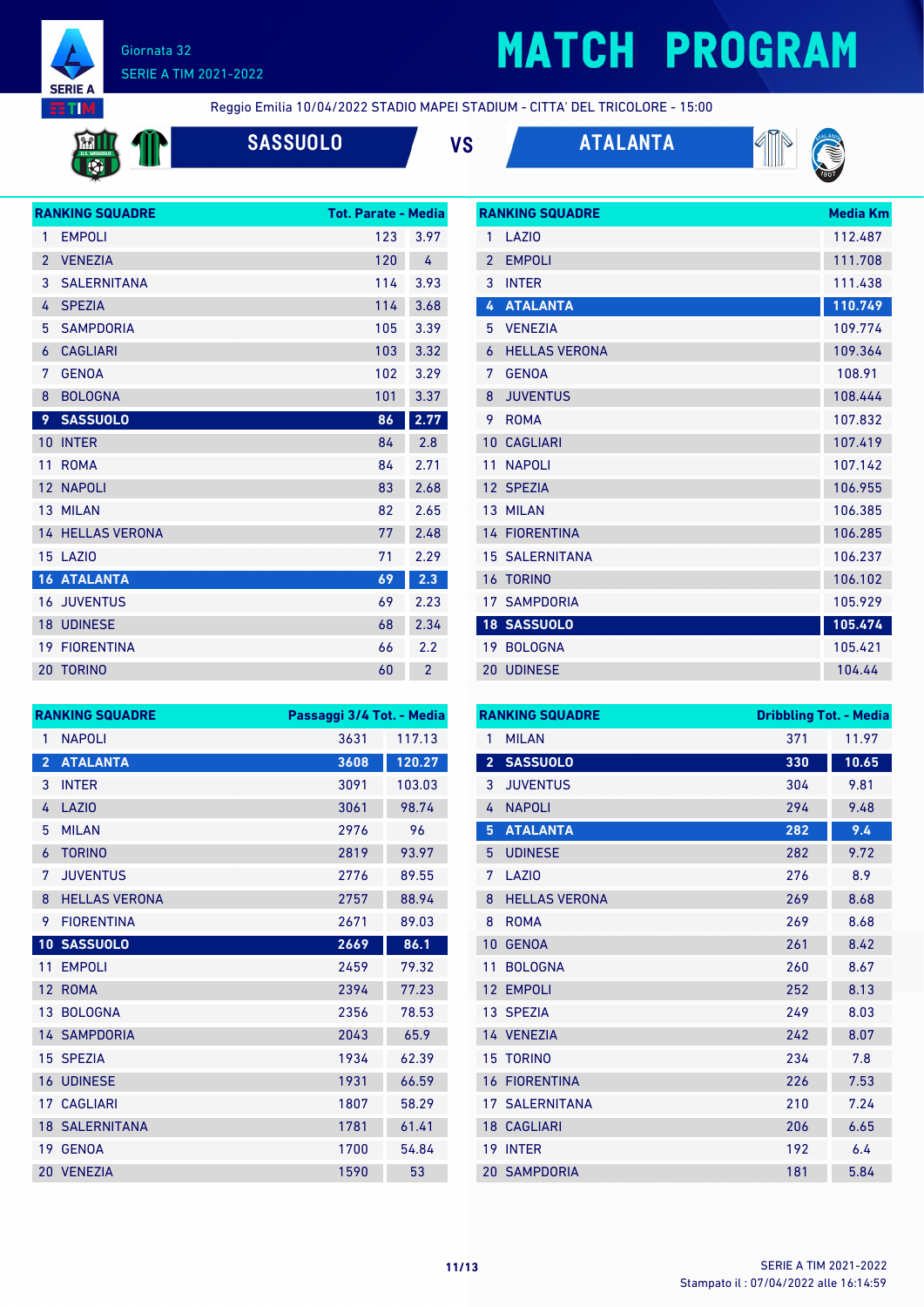

## **MATCH PROGRAM**

**EETIM** 

**Fri** 

Reggio Emilia 10/04/2022 STADIO MAPEI STADIUM - CITTA' DEL TRICOLORE - 15:00



**SASSUOLO VS ATALANTA**





| <b>RANKING SQUADRE</b> |                       | Rigori a favore - Contro |                |  |
|------------------------|-----------------------|--------------------------|----------------|--|
| 1                      | <b>NAPOLI</b>         | 11                       | 1              |  |
| $\overline{2}$         | <b>INTER</b>          | 10                       | 4              |  |
| 3                      | <b>FIORENTINA</b>     | 9                        | 5              |  |
| 4                      | <b>HELLAS VERONA</b>  | 8                        | 3              |  |
| 5                      | <b>MILAN</b>          | 8                        | 5              |  |
| 6                      | <b>LAZIO</b>          | 8                        | 6              |  |
| 7                      | <b>ROMA</b>           | 7                        | 4              |  |
| 8                      | <b>SASSUOLO</b>       | 7                        | 8              |  |
| 9                      | <b>JUVENTUS</b>       | 6                        | 5              |  |
| 10                     | <b>EMPOLI</b>         | 6                        | 7              |  |
| 11                     | <b>GENOA</b>          | 5                        | 4              |  |
|                        | <b>12 ATALANTA</b>    | 4                        | 4              |  |
|                        | 13 BOLOGNA            | 4                        | 7              |  |
|                        | <b>14 CAGLIARI</b>    | 4                        | 9              |  |
|                        | <b>15 SAMPDORIA</b>   | 3                        | $\overline{2}$ |  |
|                        | 16 VENEZIA            | 3                        | 10             |  |
|                        | 17 SPEZIA             | 3                        | 11             |  |
|                        | <b>18 UDINESE</b>     | $\overline{2}$           | 4              |  |
|                        | <b>19 SALERNITANA</b> | $\overline{2}$           | 7              |  |
| 20                     | <b>TORINO</b>         | 1                        | 5              |  |
|                        |                       |                          |                |  |

| <b>RANKING SQUADRE</b> |                       | Gol dalla panchina - Media |      |
|------------------------|-----------------------|----------------------------|------|
| $\mathbf{1}$           | <b>ATALANTA</b>       | 10                         | 1.00 |
| 1                      | <b>INTER</b>          | 10                         | 1.25 |
| 3                      | <b>UDINESE</b>        | 9                          | 1.00 |
| $\overline{4}$         | <b>NAPOLI</b>         | 8                          | 1.00 |
| 4                      | <b>ROMA</b>           | 8                          | 1.14 |
| 4                      | <b>SASSUOLO</b>       | 8                          | 1.33 |
| 7                      | <b>EMPOLI</b>         | 6                          | 1.00 |
| 7                      | <b>GENOA</b>          | 6                          | 1.20 |
| 7                      | <b>SPEZIA</b>         | 6                          | 1.00 |
| 7                      | <b>TORINO</b>         | 6                          | 1.00 |
| 11                     | <b>FIORENTINA</b>     | 5                          | 1.00 |
| 11                     | <b>JUVENTUS</b>       | 5                          | 1.00 |
| 11                     | <b>MILAN</b>          | 5                          | 1.00 |
|                        | 14 BOLOGNA            | 4                          | 1.00 |
|                        | <b>14 LAZIO</b>       | 4                          | 1.00 |
|                        | 14 VENEZIA            | 4                          | 1.00 |
| 17 <sup>1</sup>        | <b>CAGLIARI</b>       | 3                          | 1.00 |
| 17                     | <b>HELLAS VERONA</b>  | 3                          | 1.00 |
|                        | <b>17 SALERNITANA</b> | 3                          | 1.00 |
|                        | <b>17 SAMPDORIA</b>   | 3                          | 1.00 |